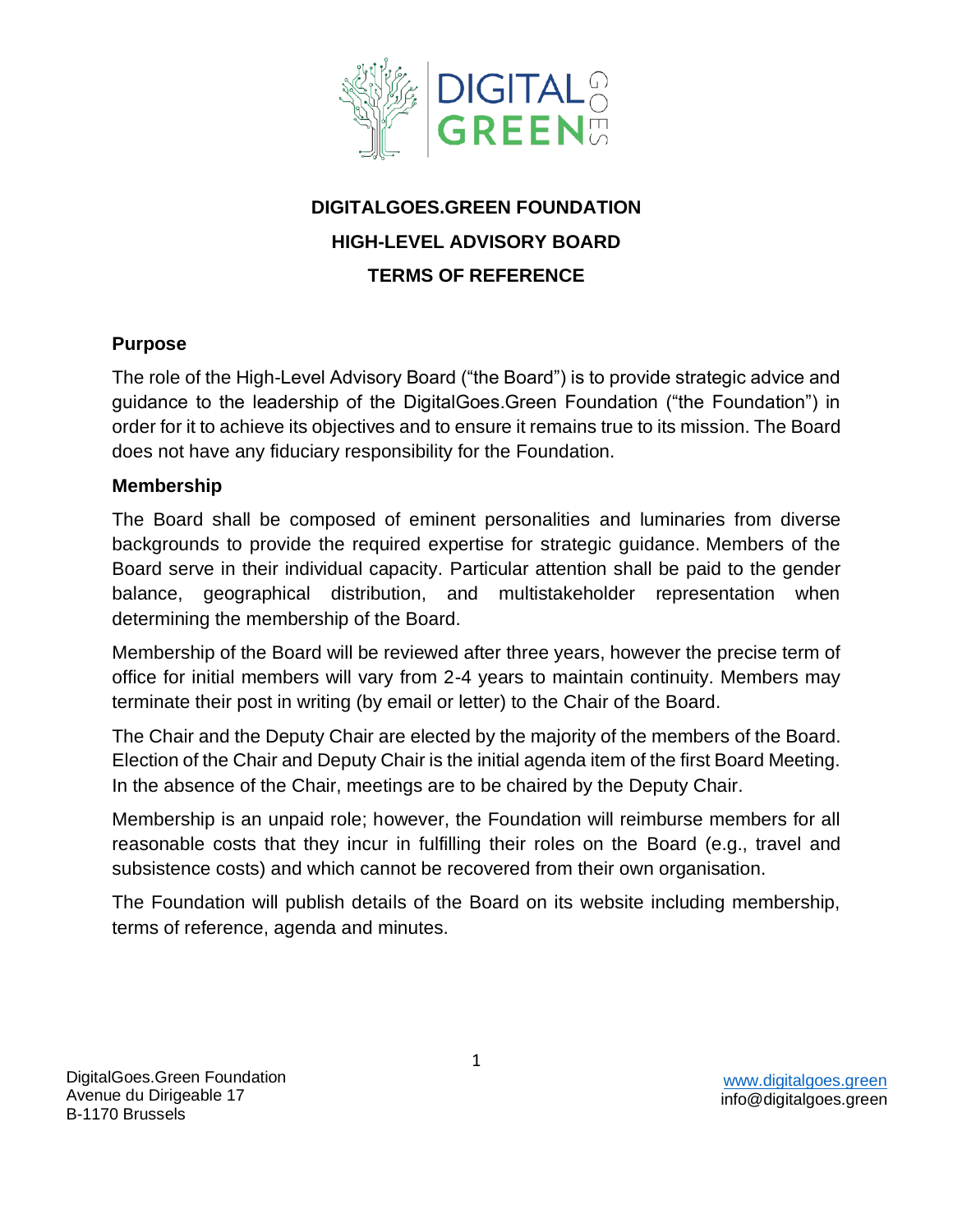

#### **Mandate and Responsibilities of Board Members**

- 1. To advise on general strategy for the Foundation in order for it to achieve its overall objectives; to contribute to the general direction of the Foundation, including but not limited to discussing and providing strategic guidance on the overall geo-political, technical, economic and social environment in which the Foundation evolves, identifying strategic partnerships and projects, potential sources of funding and advising on the creation of new working groups that further the goals of the Foundation.
- 2. To provide guidance on cross cutting issues and developments that might impact the activities of the Foundation.
- 3. To support the Foundation in its impact generating activities offering advice on the development of the external communication plans and publications.
- 4. To receive and comment on an annual report from the Foundation for submission to the end of the year Board Meeting.
- 5. To act as a goodwill ambassador of the Foundation and attend key events where and when possible and engaging with key players/audiences beneficial for the purpose of the Foundation.
- 6. To submit agenda items to the Executive Board regarding recommendations and suggestions as deemed appropriate, including those for high level engagement with key stakeholders and attending and/or organising events.
- 7. To attend at least one Board meeting per year.

## **Meetings**

The Board will meet two times per annum to review progress, address strategic questions, and plan for the coming year. The Board may also hold one or more additional meetings at other times of the year as particular issues arise upon the call of the Chair. Meetings may be held virtually.

Either the President or the Vice-President of the Foundation will be expected to attend meetings, other interested staff of the Foundation or other parties may be invited to attend meetings, with the prior knowledge of the Chair, and in consultation with the President.